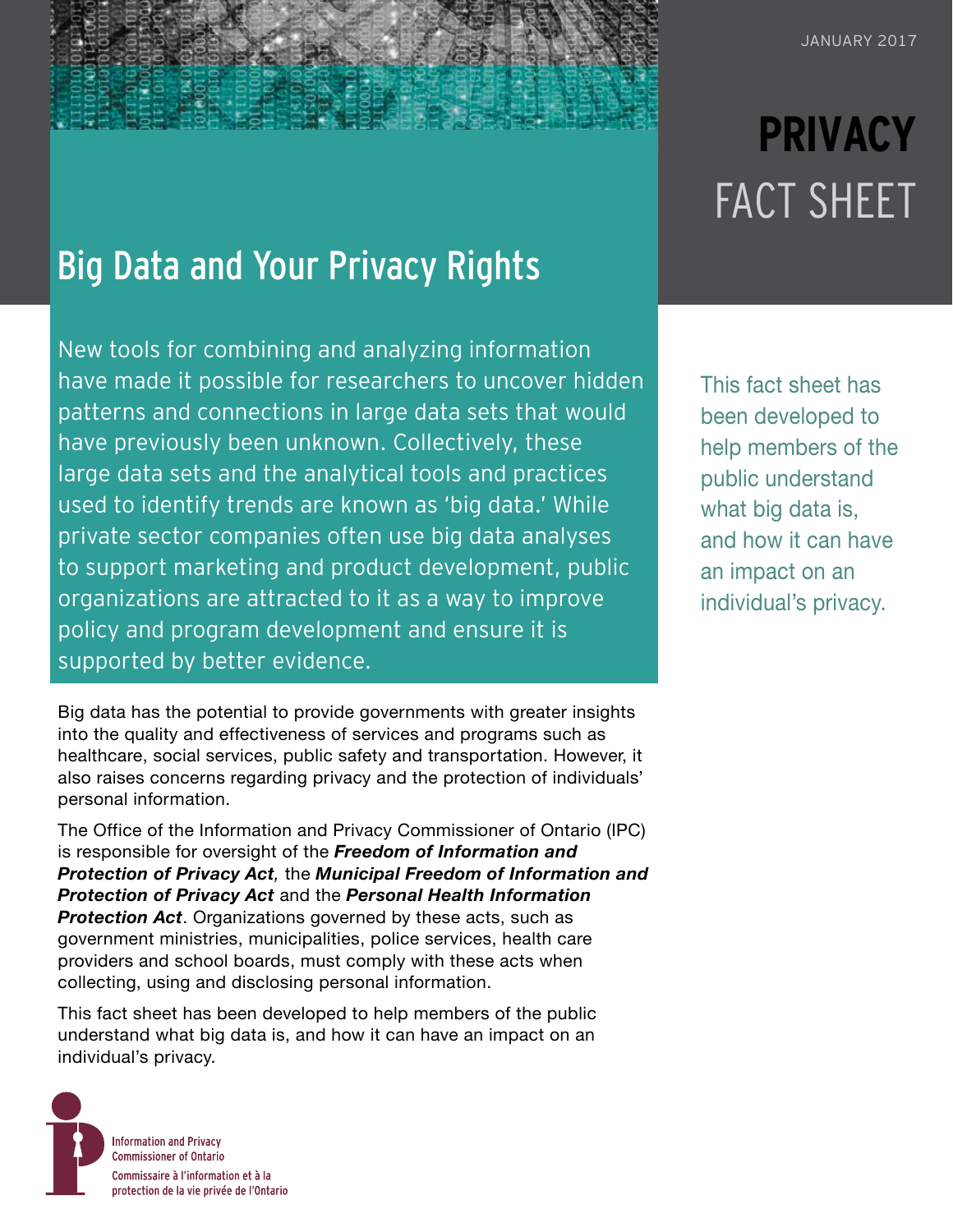## WHAT IS BIG DATA?

The term 'big data' is used for a lot of different things, and it can be difficult to pin down one single definition. In general, when the term 'big data' is used, it is referring to data collections that cannot be easily managed or understood using traditional means because of the size, irregularity or complexity of the data. It is often defined by three 'V's:

- **Volume** there is so much data and so many data points that it can be difficult to sift through and comprehend
- **Velocity** data is generated and added rapidly to the collection and can be updated in real time
- **Variety**  the data included in the collection can have many different forms and come from many different sources. For example, a big data collection might have structured data, like what you would find in a database, and unstructured data, such as collections of social media posts or blog entries

'Big data analytics' refers to the various methods and tools used to generate insights from big data. Algorithms can be applied to large collections of data to identify patterns and connections, derive rules to automate decision making and even predict the results of a course of action, including a person's behaviour.

## WHAT IMPACT DOES BIG DATA HAVE ON PRIVACY?

Big data can, and often does, include personal information, which is any recorded information about an identifiable person, such as name, address, opinions or medical history. Just like any collection of data that includes personal information, Ontario's privacy laws set out certain safeguards that government institutions need to have in place to ensure that your personal information is appropriately collected, used, retained and disclosed.

Big data, however, raises a number of unique privacy issues due to its size and complexity, and the types of analytical processes used by it.

#### **Surveillance**

Information collected by governments can provide a great deal of detail about us, such as where we live, who we associate with and what our political or religious beliefs might be. When big data projects involve the collection and combination of large amounts of data (both publicly available and internal to organizations), it is possible to learn a lot about people and how they live their lives. When this happens, and when it is tracked over time, it becomes surveillance, which is any activity that monitors behaviours, actions or communications. There are many permissible uses for surveillance, such as for public safety and health care research. However, big data, when used irresponsibly, can lead to surveillance activities that are unwarranted. Whenever governments

Big data can, and often does, include personal information, which is any recorded information about an identifiable person, such as name, address, opinions or medical history.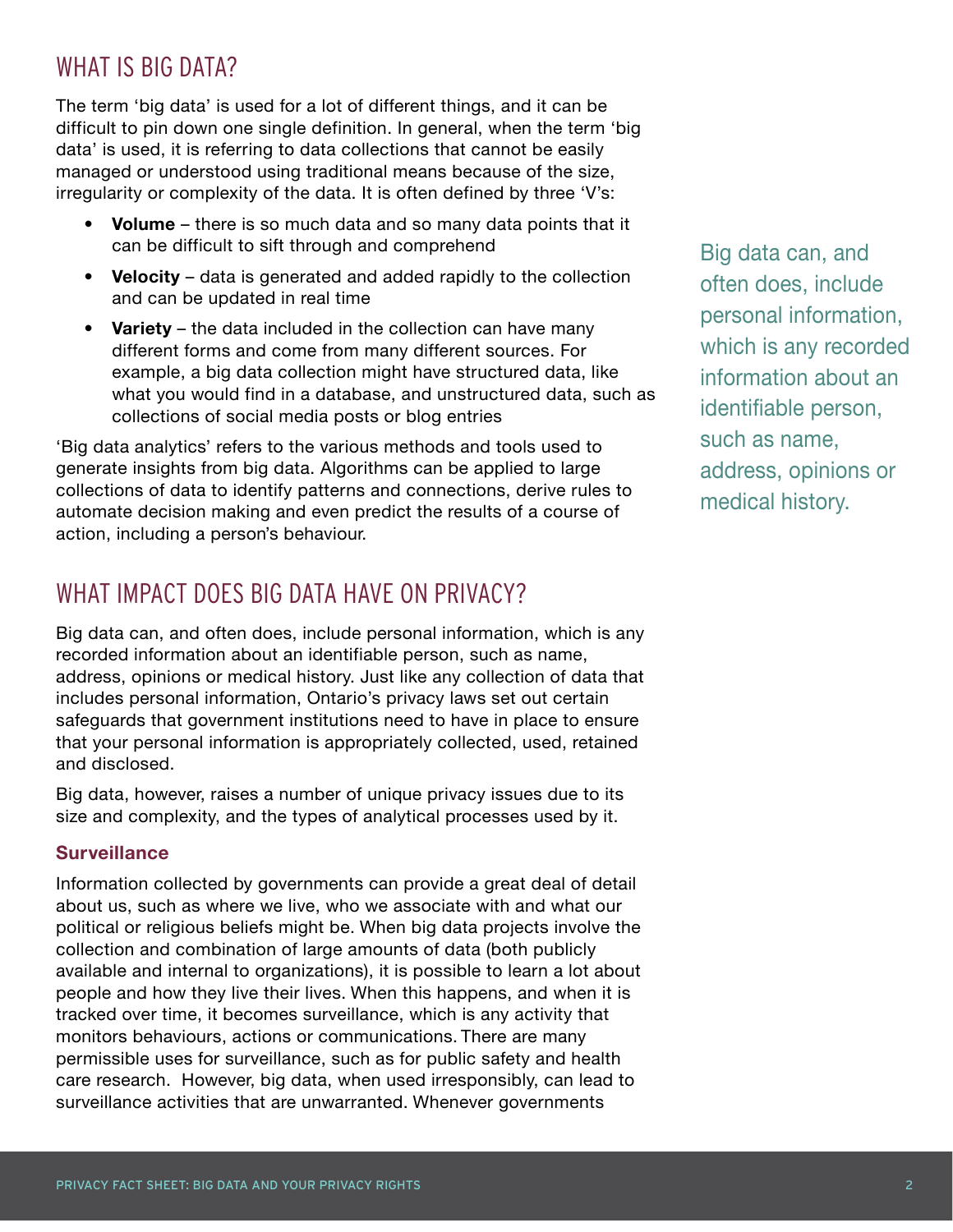decide to engage in big data activities that include personal information, the benefits of those activities must outweigh any potential privacy risk.

#### **Accuracy of Results**

As a consequence of collecting and combining a lot of personal information that may not be related, it is possible for big data analytics to find patterns in the data that are merely coincidental. This may occur as a result of the sheer amount of information involved in the analysis. With so many variables at play, there are likely to be some data elements that appear to be related without actually being so.

Understanding the difference between correlation and causation is an essential part of evaluating the accuracy of big data analytics. Correlation means that the values of two variables in a data set are statistically related. For example, they tend to increase or decrease together. Causation is the stronger claim that the two variables relate by necessity and that a change in one always brings about a change in the other. A correlation, however, does not necessarily mean that the change in one variable was the cause of the change in the other variable. The two could simply relate by chance. For example, discovering a pattern in a data set that red haired people driving red cars have been in car accidents does not imply that being red haired and driving a red car caused those accidents. While there may be a correlation between these facts, that by itself is not sufficient to establish causation.

#### **Bias in Data Sets**

Big data is sometimes characterized as being more objective and unbiased than traditional data analyses because of its ability to analyze "all" the data. However, even if it were possible to collect all relevant data, biases can still be present in big data analytics. Data collection or generation practices can contain implicit biases that exclude or single out certain groups of people.

For example, if the hiring practices of an organization have resulted in people from similar backgrounds being hired more often, then the data on those hires will simply reflect those decisions. If that data is analyzed to find common attributes to be used to screen future applicants, the biases of the earlier hiring practices can be reinforced. Automatic decision making or application screening based on this data analysis can result in qualified people being automatically excluded from consideration due to an irrelevant attribute.

#### **Unauthorized Use**

When we give our personal information to the government, or any institution subject to Ontario's privacy laws, we must be told what that information will be used for and why. Big data projects, however, complicate things. Information that is collected for one reason may be combined with information collected for a different reason. The results of the combination and any analytics that are run on the combined data may be part of a study or program that the people who gave their information

Data collection or generation practices can contain implicit biases that exclude or single out certain groups of people.